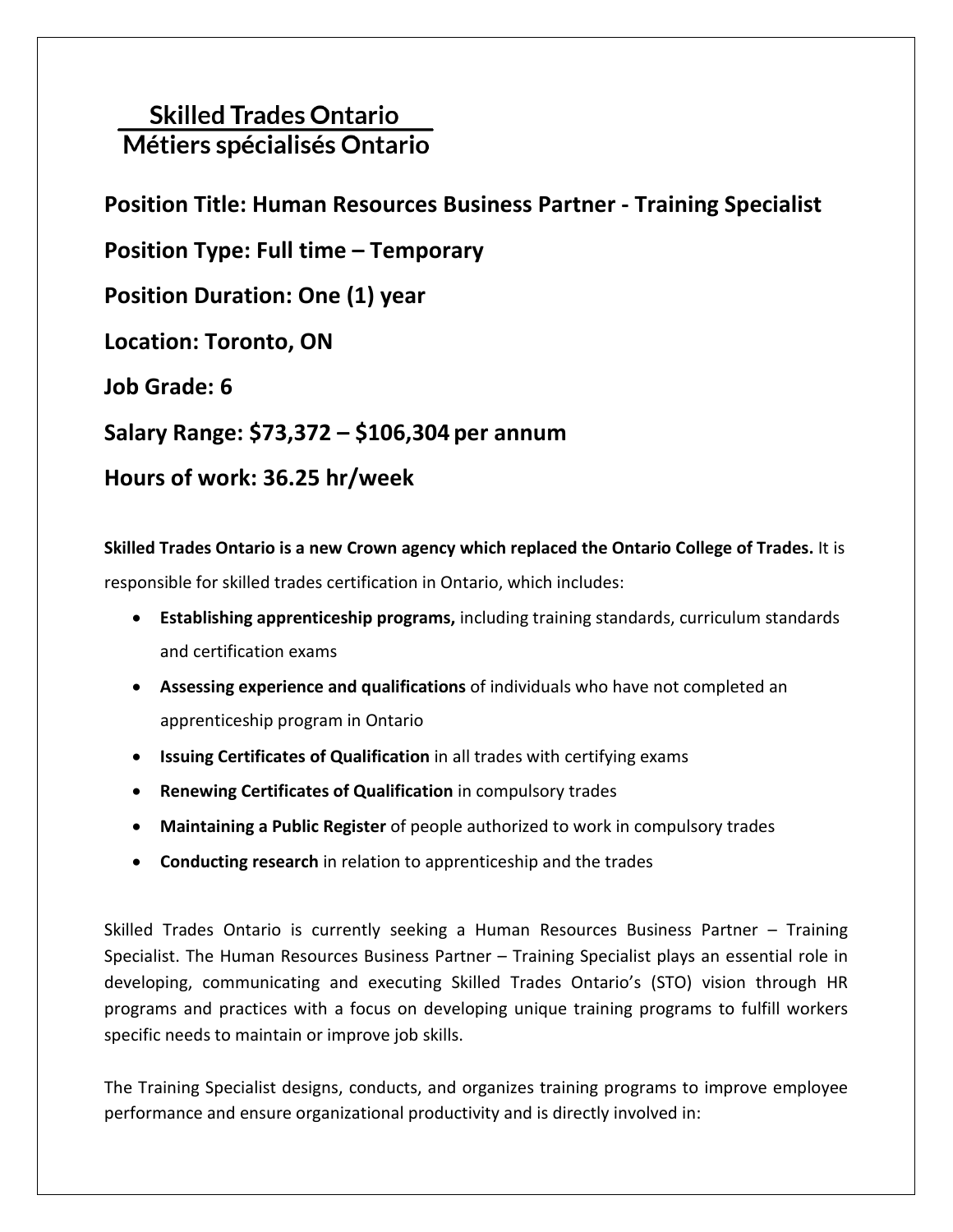- $\triangleright$  implementation and facilitation of technical, operational, and/or specialty training events and programs
- $\triangleright$  consultation and collaboration with individuals and departments on complex training issues
- $\triangleright$  assessment of training needs and objectives, and designing and developing responsive programs and initiatives
- $\triangleright$  design and development of comprehensive training plans, curriculum, and aids

### **Responsibilities:**

- Delivers group and individual instruction and training covering a range of technical, operational, and/or management areas in a specified field
- Develops training curricula and/or recommends or utilizes vendor programs that meet instructional goals and objectives
- Formulates training outlines and determines instructional methods, utilizing knowledge of specified training needs and effectiveness of such methods as individual training, group instruction, lectures, demonstrations, conferences, meetings, and workshops
- Selects or develops training aids, including training handbooks, demonstration models, multimedia visual aids, computer tutorials, and reference works
- Coordinates or performs administrative functions necessary to deliver and document training programs
- Evaluates effectiveness of training and development programs and utilizes relevant evaluation data to revise or recommend changes in instructional objectives and methods
- Assists in analyzing and assessing training and development needs for individuals, communities, and/or university departments
- Review instructor performance and recommend improvements to program content and/or instructor presentation methods; may recruit, select, and train instructors
- Lead, guide, and train staff, interns, and/or volunteers performing related work
- Performs miscellaneous job-related duties as assigned

## Labour and Employee Relations

• Provides strategic leadership on behalf of STO for the management of labour relations actions including the review and investigation of grievances, and the coordination and delivery of management responses at each stage of the grievance process, including mediation and arbitration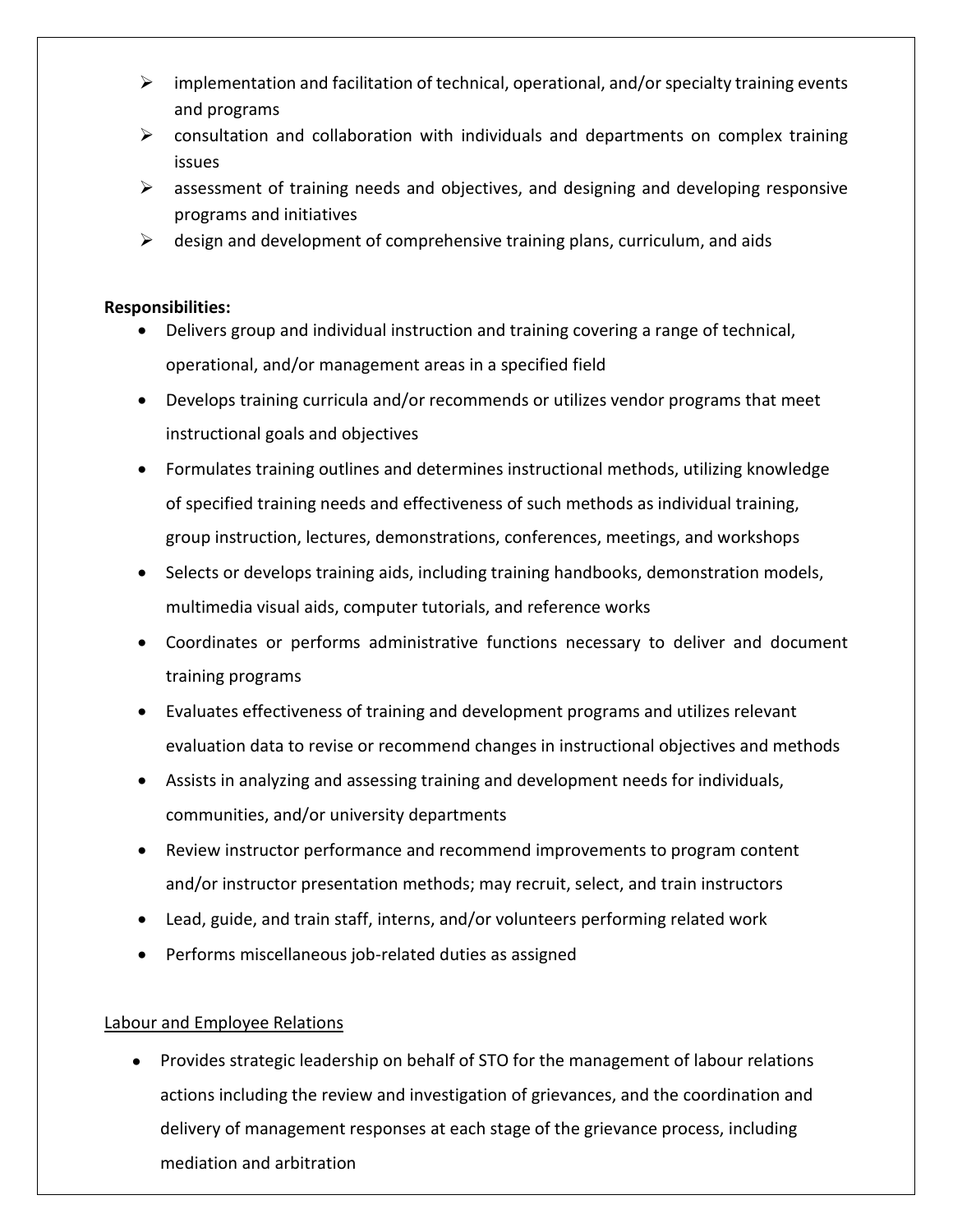- Leads the investigation process on applicable employee relations investigations and provides recommendations to Leadership
- Coordinates employee separation process; conducts exit interviews, and analyzes data in order to understand turnover, report on trends to management and make recommendations for corrective action
- Supports and participates in negotiations as needed during the collective bargaining process
- Implements an employee relations strategy that provides a framework for identifying and resolving employee relations and workplace conflict problems
- Works to resolve labour relations issues in the early stages and partner with the Leadership to support complex matters and negotiations
- Accountable for providing guidance to management relative to continually improving employee performance through the performance management program. This will be accomplished through training and the application of performance management tools

### HR Functional Initiatives

- Participates on special projects pertaining to HR programs or operational initiatives; these may include competency frameworks, culture initiatives, leadership development and training initiatives, engagement initiatives, operational process improvements, systems enhancements, etc. where they pertain to the specialty of compensation
- Participates in HR business and strategy planning initiatives relating to compensation
- Facilitates the execution and implementation of new compensation program initiatives, ensuring consistent core messaging and process across divisions
- Leverages HR tools and systems working to generate and interpret data analytics aimed at driving business outcomes
- Continuously strives to develop and execute process improvements across the HR function
- Maintains strong partnerships across the HR team
- This position is responsible for advising and coaching management relative to human resources compensation policies, employment law and employment law compliance

## Diversity and Inclusion

• Assists in the design and implementation of diversity and inclusion programs relating to compensation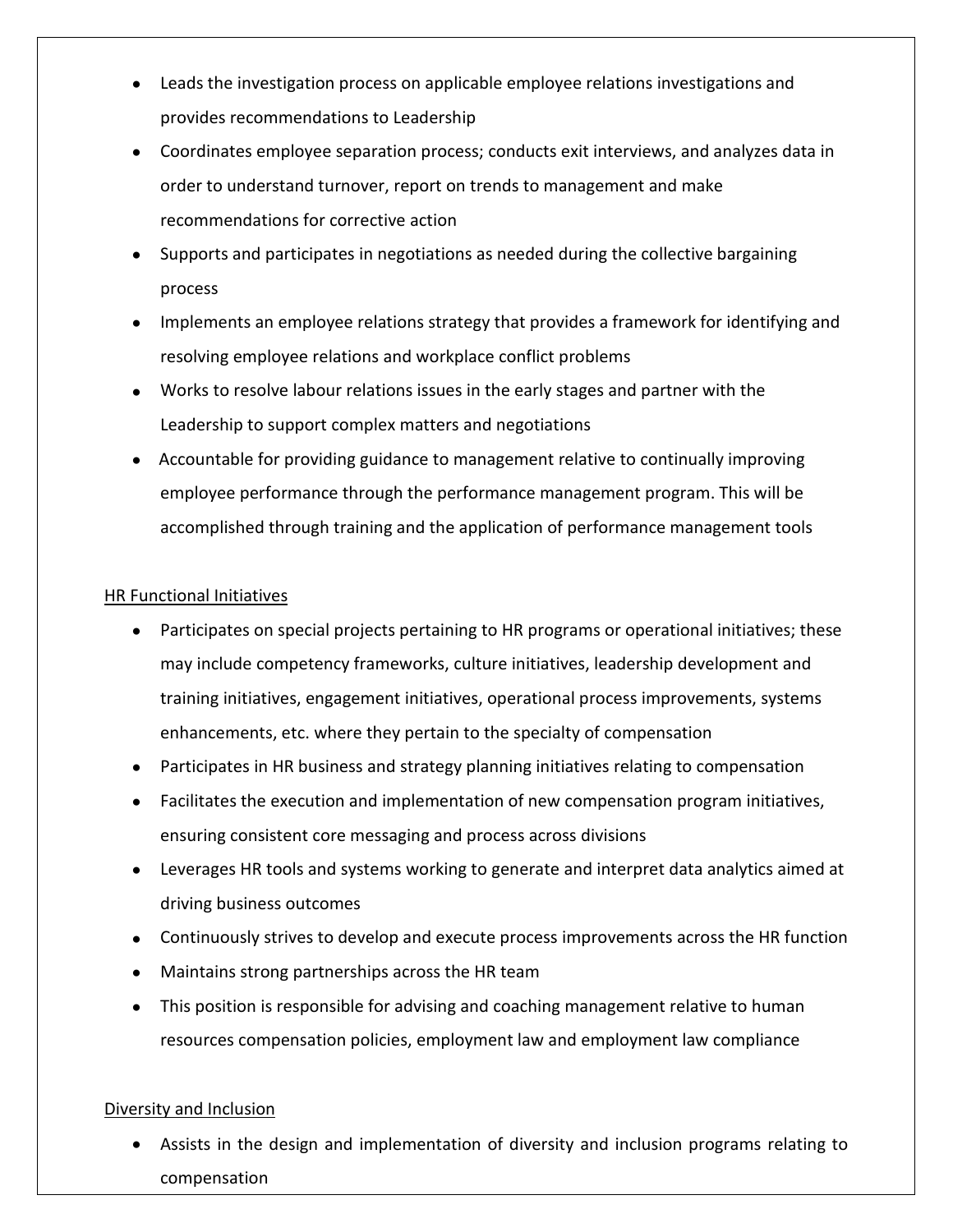• Fosters relationships with stakeholders, provides guidance and expertise in promoting a positive working and learning culture that values diversity and fosters equity, fairness, respect, cross cultural understanding and inclusion

### **General Duties**

- Provides advice and/or coaching on sensitive confidential and complex HR compensation issues
- Collaborates with the HR team to manage matters around compensation
- Generates reports and correspondence, as needed
- Reviews and analyzes data, in order to identify trends and make appropriate recommendations
- Participates in committees and working groups, as assigned

### **Knowledge of:**

- Adult learning principals and methodologies specific for the working professional environment
- Relevant acts/regulations (e.g., Ontario Labour Relations Act, Human Rights Code, Employment Standards Act, Pay Equity Act, Accessibility for Ontarians with Disabilities Act) which impact the human resources function to lead the development/implementation of human resources policies/programs/training materials which align with legislation/regulations

#### **Skills include:**

- Strong interpersonal and communication skills and the ability to work effectively with a wide range of constituencies in a diverse community
- Teaching and facilitation skills
- Ability to determine training objectives
- Organizing and coordinating skills
- Ability to design, develop, implement, and evaluate training plans, curricula, and methodology
- Skill in preparing instructional aids and plans
- Proficiency in both English & French in the capacity of Speaking, Reading and Writing will be considered an asset
- Developing computer-based training for the workplace using adult learning methodologies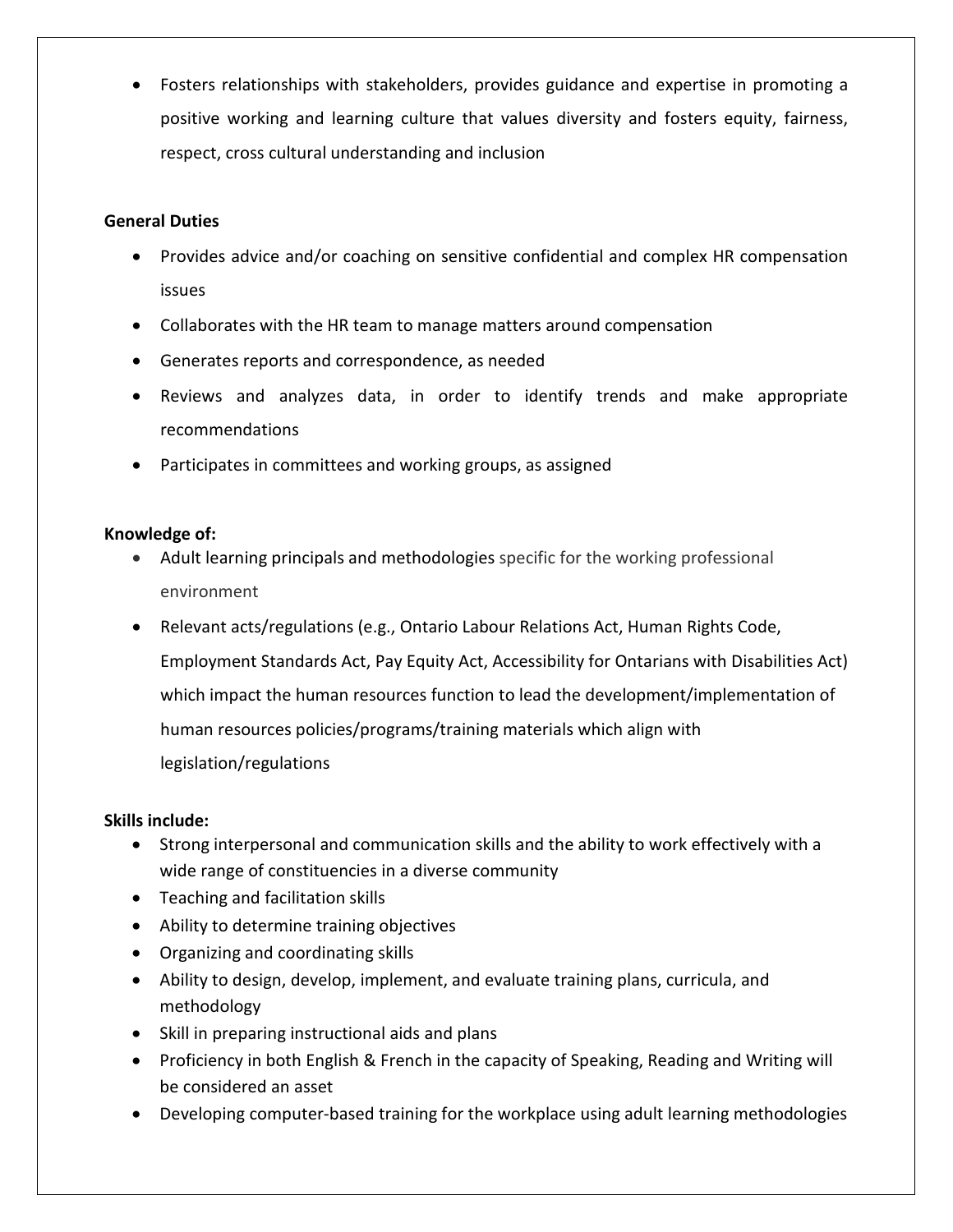#### **Qualifications:**

- A combination of experience and/or post secondary education in Human Resources or a relevant discipline with course work in the Human Resources field including trainingfocused learning and experience
- Knowledge of Human Resources practices and principles, as well as all applicable labour, and human rights legislation
- Knowledge and ability to apply relevant legislation to the workplace policies and practices
- Strong computer skills, including Microsoft Word, Excel and PowerPoint, as well as HRIS software knowledge
- The incumbent fosters relationships with stakeholders, provides guidance and expertise in promoting a positive working and learning culture that values diversity and fosters equity, fairness, respect, cross cultural understanding and inclusion
- Excellent judgement and analytical skills to provide options and advice regarding sensitive and confidential employee matters in the area of learning and development
- Strong business acumen to align both business objectives and HR strategies with corporate goals to maximize shareholder value
- Strong leadership and coaching skills, demonstrating integrity and professionalism
- Influential, credible and persuasive, showing good judgment and demonstrating advanced communication skills
- Adept at building and managing relationships effectively and be able to gain the confidence of business leaders quickly
- The ability to multitask and to project manage initiatives to completion of new systems, as required

\*Only those candidates selected for an interview will be contacted.

How to Apply: Please forward your resume, together with a separate cover letter by July 7, 2022, to [careers@skilledtradesontario.ca.](mailto:careers@skilledtradesontario.ca) Only applications submitted via email will be accepted. Be sure to quote the following competition number in the subject line of your email: STO-027-22 - Human Resources Business Partner – Training Specialist.

We thank all applicants for their interest and will contact those whose skills, knowledge, and experience most closely match the requirements of the position.

STO embraces diversity and is committed to creating an inclusive workplace. Our goal is to attract, develop and retain highly talented employees from diverse backgrounds, allowing us to benefit from a wide variety of experiences and perspectives. In accordance with the Ontario Human Rights Code, Accessibility for Ontarians with Disabilities Act, 2005, and STO's